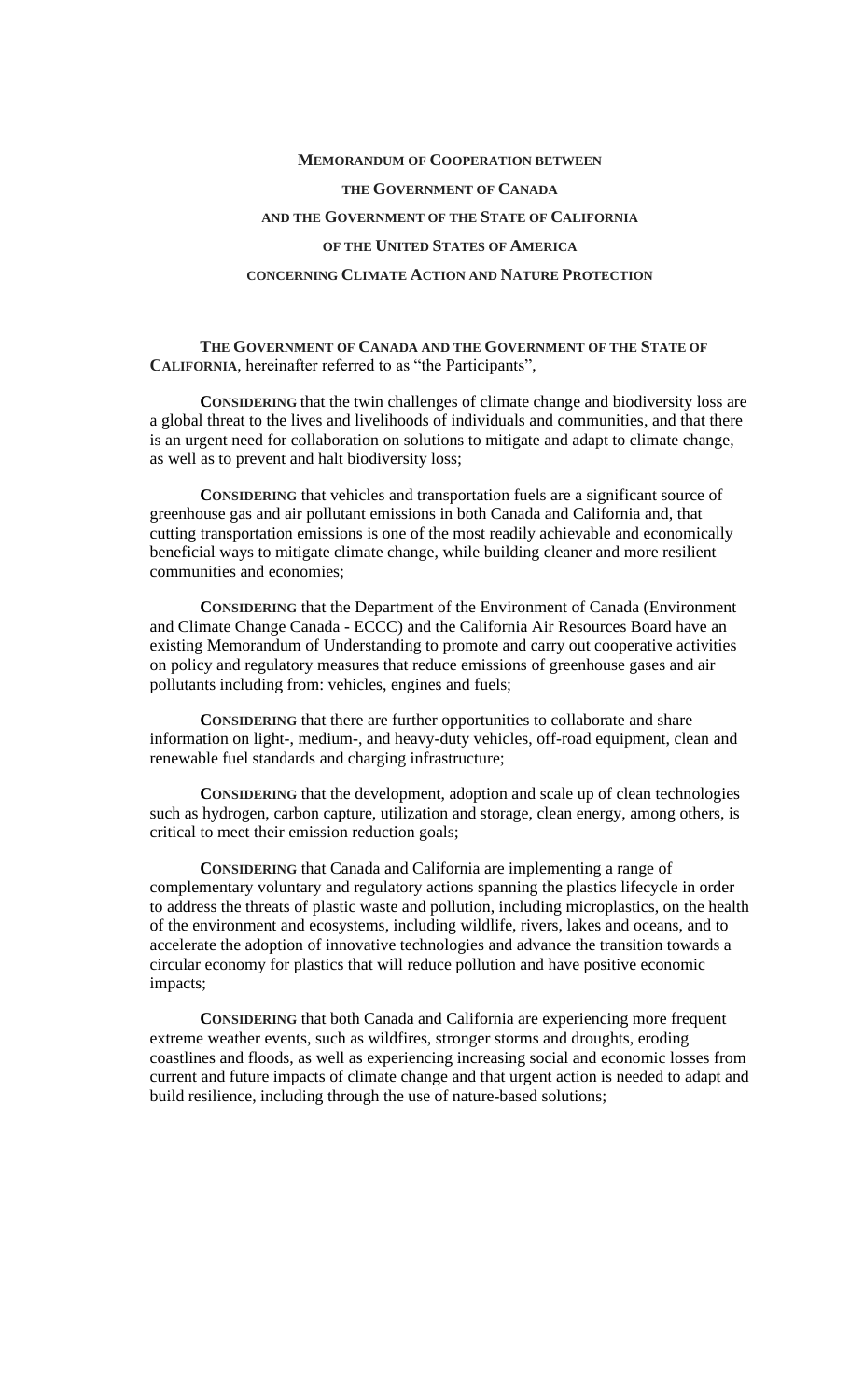**CONSIDERING** that Canada is developing a National Adaptation Strategy and California has recently updated its Climate Adaptation Strategy;

**CONSIDERING** that both Canada and California are working to accelerate action on biodiversity conservation in the face of the climate crisis, in particular through Canada's commitment to conserve 30 percent of its lands and waters by 2030 and California's similar commitment to conserve 30 percent of its lands and coastal waters by 2030;

**CONSIDERING** that Indigenous knowledge, including customary practices and cultural values, is essential in the fight against climate change, land degradation and biodiversity loss and that both Canada and California have committed to engaging Indigenous peoples;

**CONSIDERING** that further collaboration between the Government of Canada and the Government of California would help them to achieve their climate change mitigation, adaptation and biodiversity objectives;

**HAVE REACHED** the following understanding:

# **1. OBJECTIVE**

- (a) The objective of this Memorandum of Cooperation (MOC) is to establish a flexible framework for the Participants to promote and carry out cooperative activities in order to advance their respective policies and regulatory measures aimed at reducing pollution, adapting to climate change and conserving nature according to the Participants' respective competencies and based on principles of equality, reciprocity, information exchange and mutual benefit. In doing so, the Participants share the following common objectives:
	- (i) Facilitate collaboration on their zero emission transport goals, including light-duty vehicle ZEV sales and emission reduction targets, related incentive programs, and efforts to reduce the carbon intensity of fuels and to reduce and eliminate emissions from medium- and heavy-duty vehicles and off-road engines;
	- (ii) Promote the use of clean technologies to meet their emission reduction and Canada's net zero goals, California's carbon neutrality and to build resilience;
	- (iii) Share information, lessons learned and best practices on climate adaptation, nature-based solutions, circular economy and plastics to support their respective policy and regulatory development.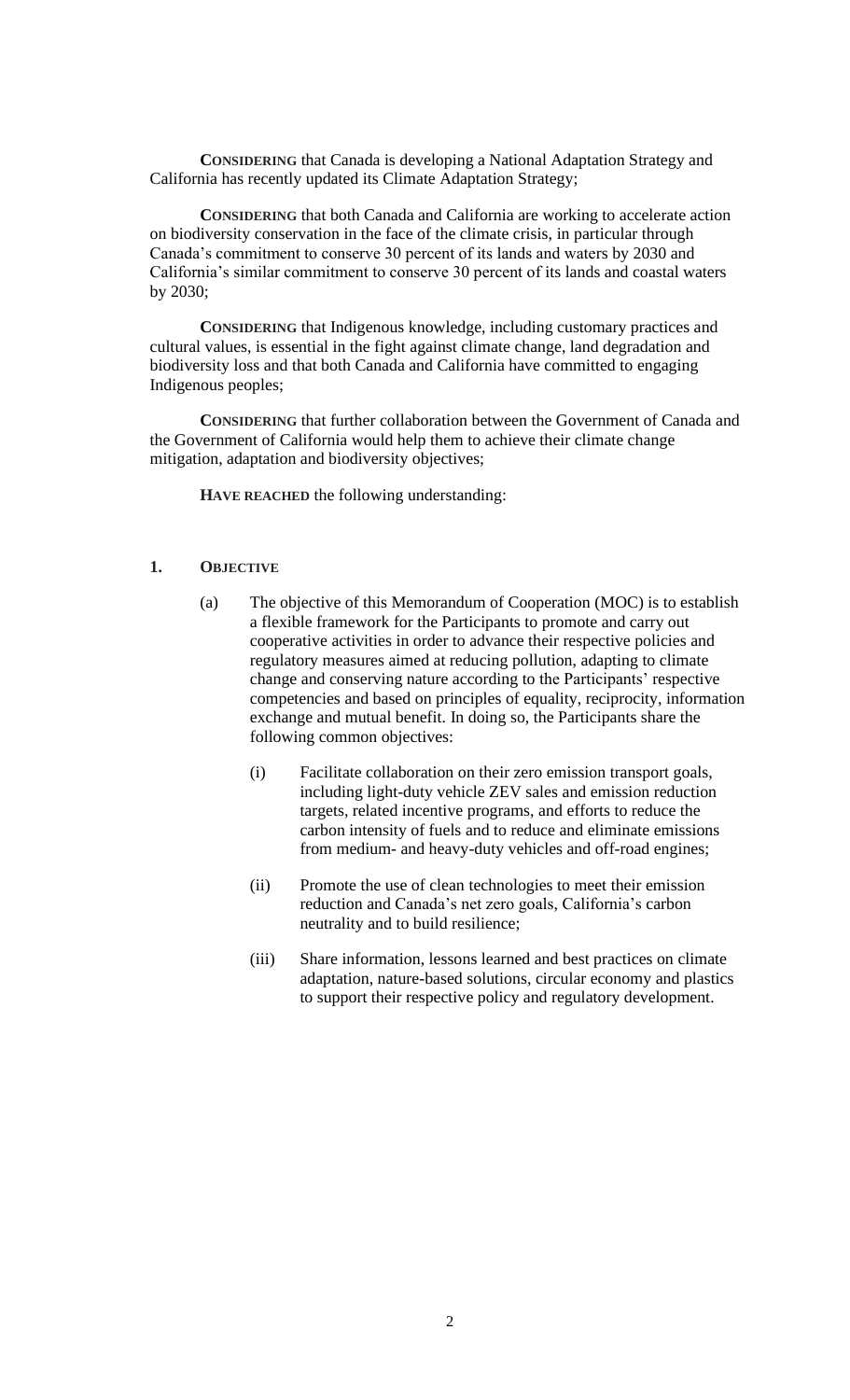## **2. AREAS OF COOPERATION**

- (a) The Participants intend to advance their respective policies and regulatory measures aimed at preventing pollution, adapting to climate change and conserving nature through initiatives focused particularly on the following areas of cooperation:
	- (i) Clean Transportation;
	- (ii) Clean Technology and Innovation;
	- (iii) Biodiversity Conservation;
	- (iv) Climate Change Adaptation;
	- (v) Circular Economy, including Plastics Management;
	- (vi) Any other areas of cooperation they may jointly decide upon.

# **3. COOPERATIVE ACTIVITIES**

- (a) The Participants may carry out the following cooperative activities:
	- (i) Collaboration and sharing of technical information and/or best practices on regulatory development and administration, research, and policy and program development related to their respective regulations for greenhouse gas and other emissions and ZEV targets for light-, medium-, and heavy-duty vehicles and off-road equipment, as well as incentive programs, and low-carbon fuels among others;
	- (ii) Collaboration and sharing of information and/or best practices related to advancing innovation, investment, adoption and scale up of clean technologies, including measures that drive emissions reductions by 2030 and net zero emissions by mid-century, as well as exploring collaboration opportunities with academia and private sector and to exchange information on strategies with respect to emerging clean technologies;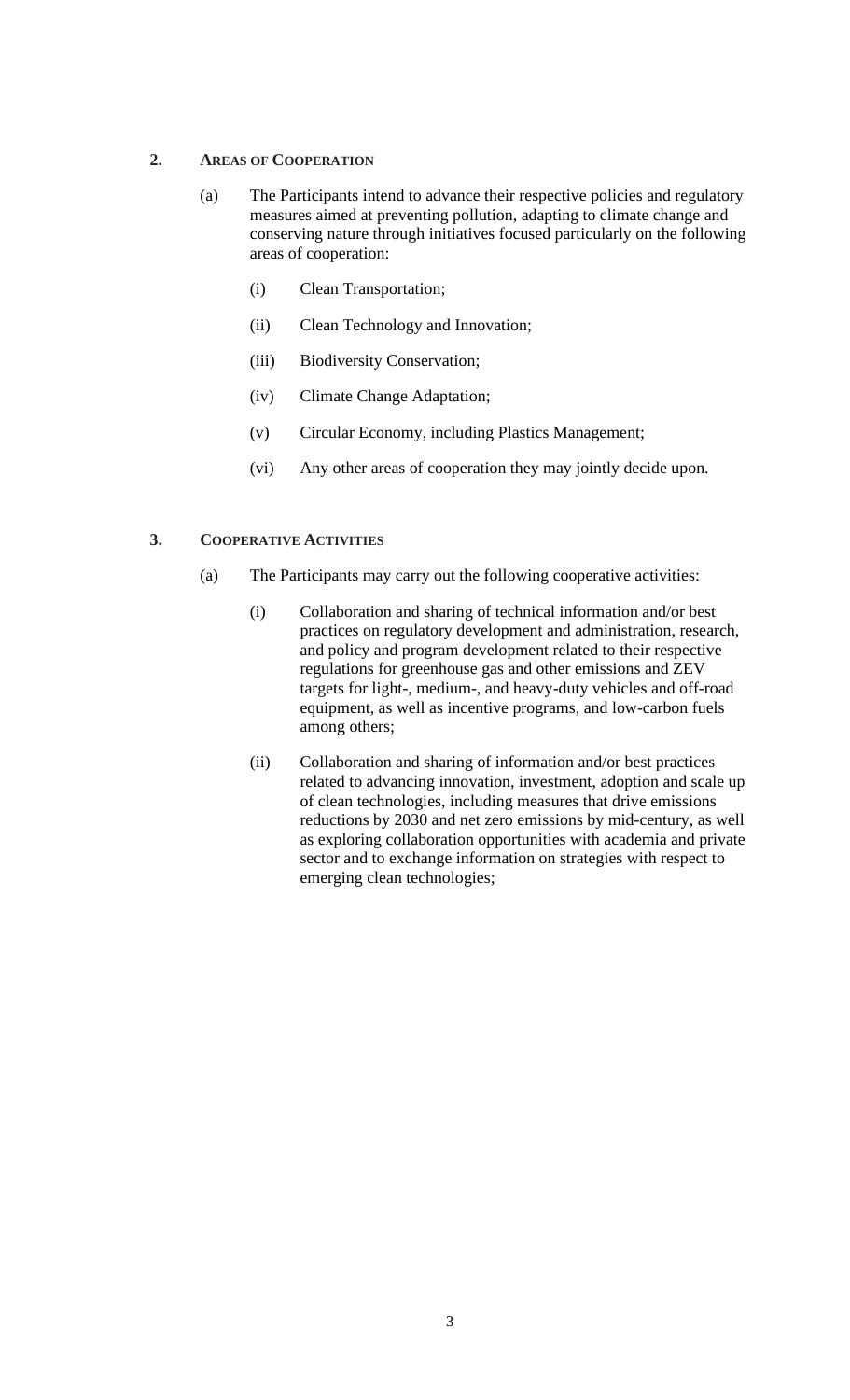- (iii) Sharing of information and best practices on biodiversity conservation in the face of the climate crisis, such as: understanding the impact of climate change and other stressors on biodiversity; protecting areas that are important for biodiversity, including climate refugia; accelerating biodiversity conservation efforts; conserving 30% of lands and waters by 2030; developing robust monitoring and evaluation programs to track progress toward biodiversity conservation goals; and meaningfully engaging stakeholders and indigenous peoples in biodiversity conservation (including approaches for considering and co-applying Indigenous Knowledge where made available by and with consent of knowledge holders);
- (iv) Sharing of information and best practices to advance climate adaptation and build resilience to the impacts of climate change such as rising sea levels, flooding, extreme heat, wildfires and droughts, including, for example, knowledge exchange on naturebased solutions and their potential benefits such as public health and safety, economic prosperity, food and water security, and carbon sequestration;
- (v) Sharing of information and best practices on circular economy initiatives, approaches and methods beyond traditional recycling;
- (vi) Collaboration and seeking areas of harmonization in policies and regulations related to circular economy as well as reducing plastic waste and pollution, where appropriate, to prevent plastic pollution including from microplastics and commonly littered single-use plastics; address misinformation regarding the recyclability and compostability of plastics; advance plastic pollution science and performance measures or indicators; strengthen demand for recycled plastics; and share information and best practices on research and policy measures such as the implementation of strategies and action plans.

## **4. IMPLEMENTING AUTHORITIES**

The Participants respectively designate ECCC and the California Environmental Protection Agency to establish a work plan to implement the objectives of this MOC and commit to report back on progress annually.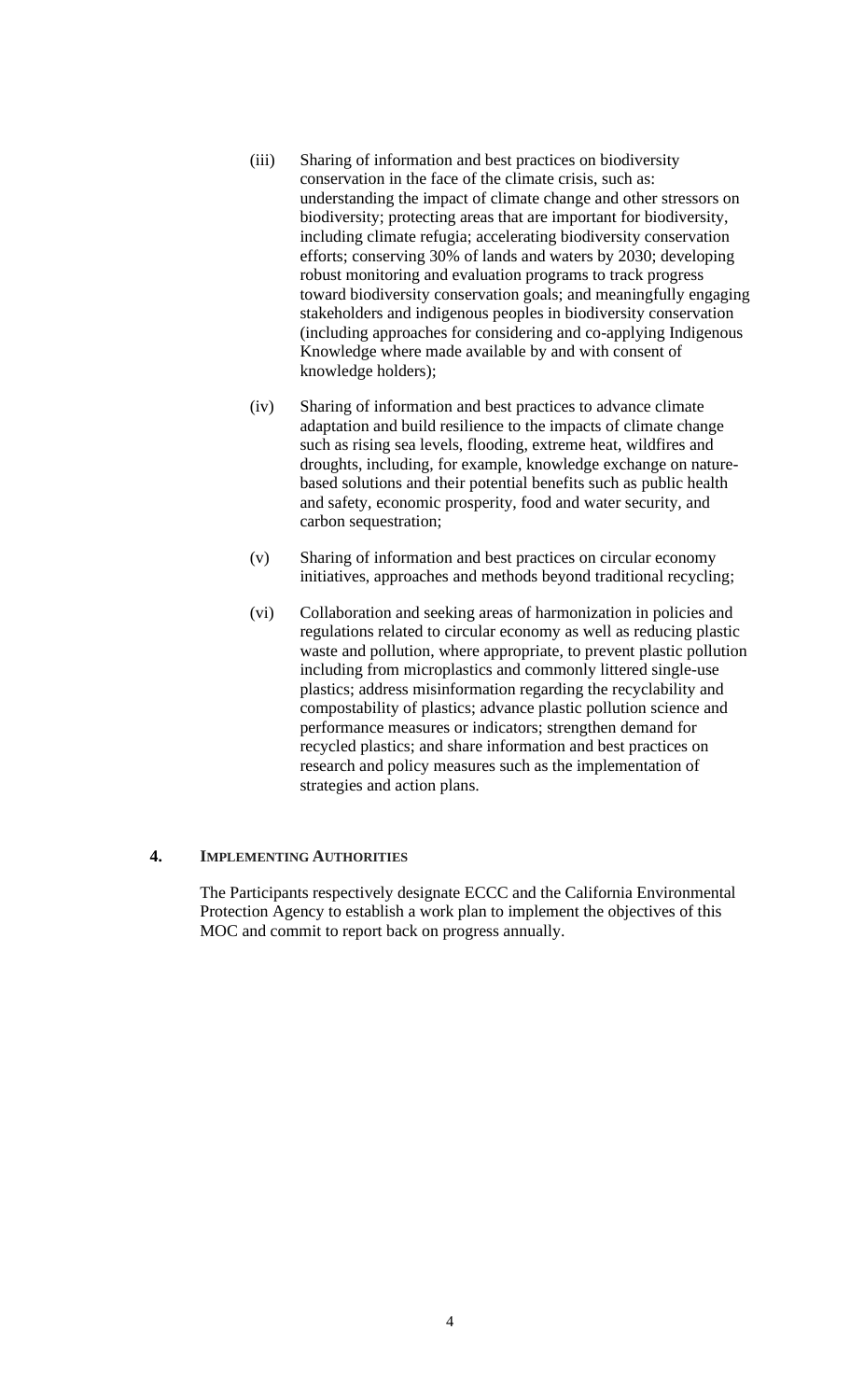## **5. POINTS OF CONTACT**

- (a) The Participants designate the following as their point of contact for communication and information exchange, as well as any notice required to be submitted under this MOC:
	- (i) For ECCC:

Jeanne-Marie Huddleston, Director General Bilateral Affairs and Trade Directorate, International Affairs Branch

(ii) For the California Environmental Protection Agency:

Shereen D'Souza, Deputy Secretary for Climate Policy and Intergovernmental Relations

## **6. AVAILABILITY OF PERSONNEL AND RESOURCES**

- (a) The Participants understand that:
	- (i) this MOC does not involve the exchange of funds, nor does it represent any obligation of funds by either Participant;
	- (ii) all costs that may arise from activities covered by, mentioned in, or pursuant to this MOC are expected to be assumed by the Participant who incurs them, unless otherwise jointly decided upon in a separate instrument;
	- (iii) all activities carried out pursuant to this MOC are subject to the availability of funds, personnel and other resources of each Participant.
- (b) The Participants understand that their personnel is expected to work under their respective orders and any other organization or institution to which the personnel already belongs, at all times maintaining any preexisting employment relationship only with them and the organization or institution, and not with any other Participant.

# **7. RESPECT OF APPLICABLE LAWS**

The Participants understand that they will carry out the activities and understandings outlined in this MOC in accordance with their respective laws.

## **8. INTELLECTUAL PROPERTY**

If, as a result of the activities developed in accordance with this MOC, intellectual property issues arise, the Participants intend to address them in a separate and appropriate instrument.